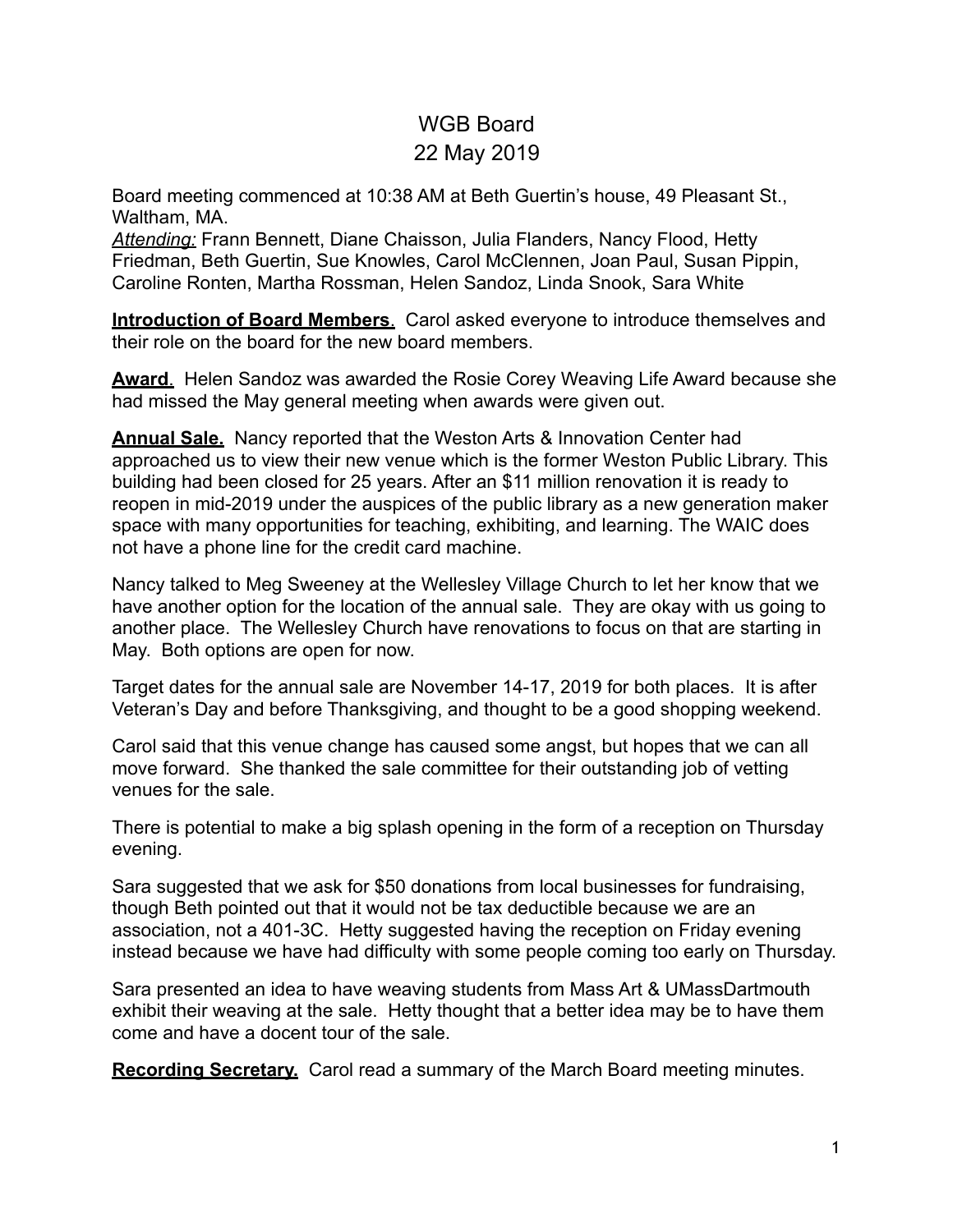**Treasurer.** Beth discussed the purchase of a new credit card machine through TD Bank. It is called SV130 which requires an electrical outlet to plug into and costs \$350. (It does not require a telephone jack) It would be a new 2-year contract for the credit card machine, and the machine we have currently would need to be replaced in 2020 anyways. This credit card machine will print a receipt and will allow for the transactions to be in our bank account in a short period of time.

The cost of another model of this brand that would provide an itemized receipt is \$600 and she did not think it necessary at this time. There are other options that are not as appealing: If we wanted to use Stripe, we would have to purchase a phone and wait 5+ days before the funds were in our bank account. Square and other types can take up to 3 months for funds to be placed in our bank account.

Beth thought that the idea of using a scanner with bar codes for the sale inventory was an additional expense that was not necessary at this time and that the preprinted tags worked well.

Carol suggested that we postpone making the decision about the credit card purchase until the August Board Meeting.

The checking account currently has \$5, 412.38, the savings account has \$38,016.14. The bank requires a minimum balance in the checking account of \$1,500, but Beth keeps \$5,000 in it to be on the safe side.

We have five CD's: three are due in August 2019, two are due in June & August 2020.

Of the three due in August 2019:

- 1. 5 year CD = \$15,655
- 2. 2 year CD = \$25,522
- 3. 1 year CD = \$25,458

The total is \$66,635.

The other two CD's are:

- 1. \$15,587
- 2.  $$20,384$  (from the IBM stock sold last year-designated for the 100<sup>th</sup>)

Martha asked about the expenses for the 100<sup>th</sup> Anniversary. Beth said that \$20,000 should cover the expenses – we would pay for a public reception at the Fuller Craft Museum and perhaps a resource book to sell that we would have to front the cost of.

Helen suggested using AMEX to hold money until the rates are known. They have a high yield of 2.5%. Beth said that our guild, as a corporation, may not be eligible.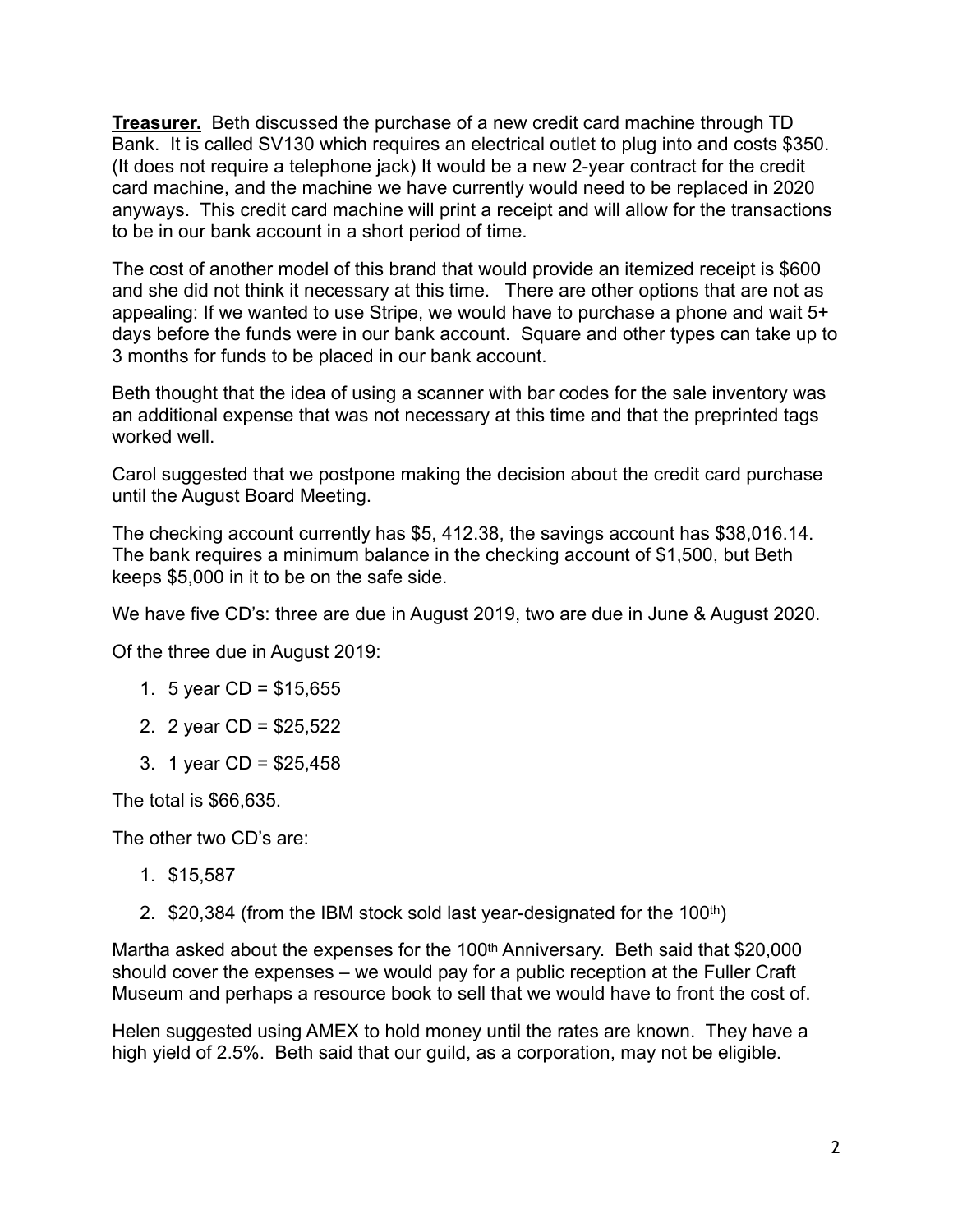There was discussion on how to apportion the CD's. Beth will not know what the new CD rates will be until closer to August 2019.

## **MOTION proposed by Julia, seconded by Helen, passed: The treasurer has the authority to adjust the CD's to get the best rate for the three CD's that are coming up for renewal in August 2019.**

Beth was asked at the general meeting if pens & pencils with WGB logo on them could be available at meetings. Caroline said that this was used in marketing at conferences and as outreach, but questions the value for the guild. Perhaps they could be sold to members or part of a swag bag to those who pay a donation, etc. Nancy suggested that we table the decision until more people ask for it.

**Long Range Planning Committee.** Carol stated that the Long Range Planning Committee is under assignments in the yearbook. It had morphed over the years into the 100th Anniversary Committee. Now the Long Range Financial Planning Committee will be separate and become active. It will have 6 members: Carol McClennen, Beth Guertin, Diane Chaisson, Julia Flanders, Susan Pippin, and Linda Snook.

Beth said that the Long Range Planning Committee was started several years ago when Beth proposed a five-year plan. It was based on the premise that the guild needed more spirit. Café Press was started. It is a website where we have an account for members to purchase items with the guild logo, such as mugs, bags, sweatshirts, etc. We made money then, but not much now. This can be revisited. The 100<sup>th</sup> Anniversary became the focus after that.

This Long Range Financial Planning Committee will look at where we create income: membership dues, annual sale, morning workshops, special workshop, yarn sales, CD's, as well as where we incur expenses: library, afternoon speakers, yearbook, bulletin, outreach, website, insurance, rent, storage unit, etc.

Beth handed out an outline for the board members to follow asking each committee to write down where WGB should be in 5 years, to dream about how they see the guild in 2024, after the 100<sup>th</sup>. She asks them to write a 5 year budget with a wish list of projected expenses, income, goals with a look at how to increase member numbers and diversity. (For example: the library should be insured, and it would be ideal to be in a climate controlled environment) The answers will be collected at the August 28 board meeting and reviewed by the Long Range Financial Committee in the fall when they meet.

**Membership.** Frann reported that there were 15 people who renewed their membership at the May meeting. Beth asked if we could have an up-to-date membership list in excel on the website so we could download and print out what is needed (usually not the entire information). Helen said she would work on that. Frann said it was useful and more user-friendly to have the membership list on the website. She will work with Helen to update the membership list and its' ease of use.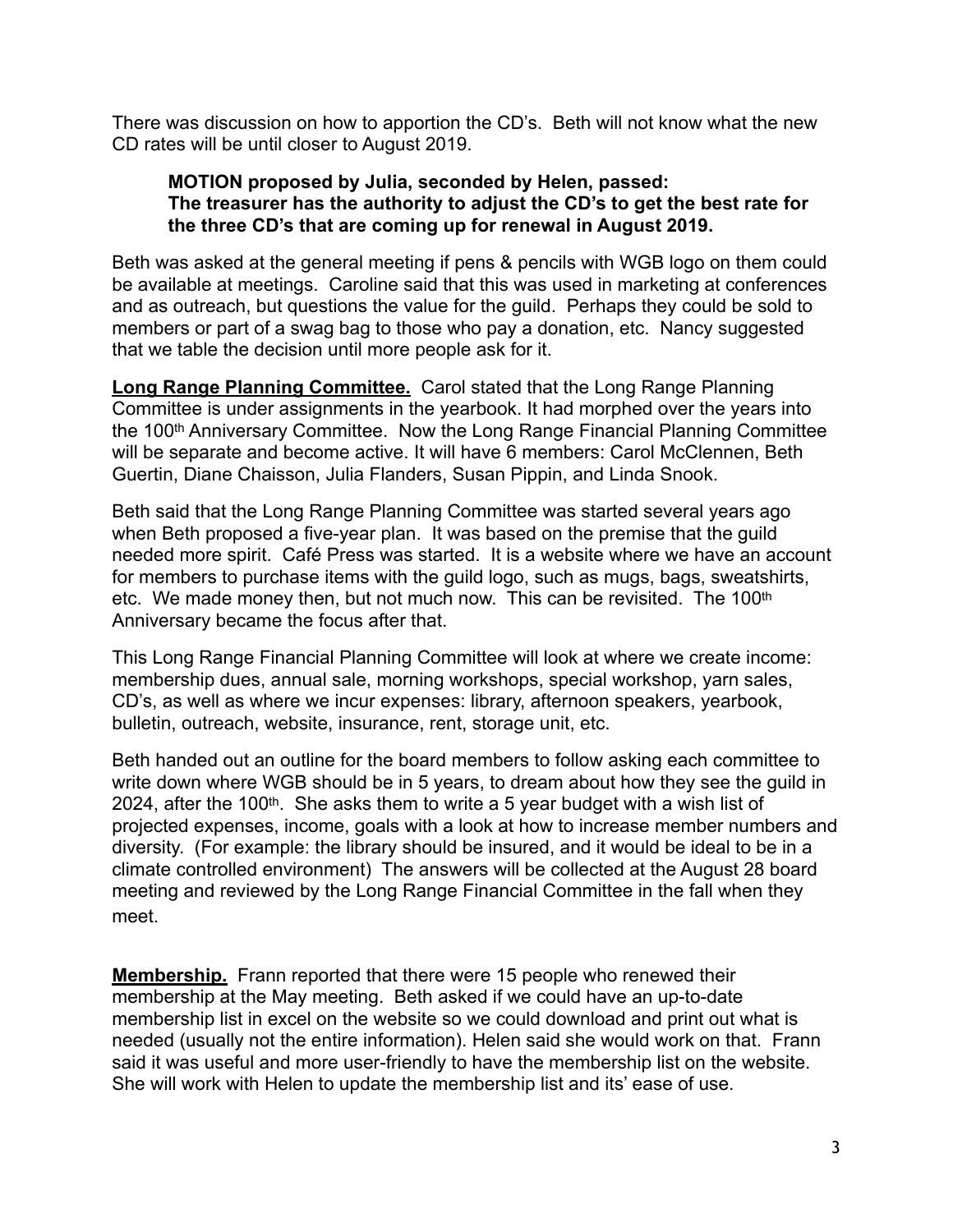Helen said she would work on a database to automatically send out the membership information sheet when individuals pay for their dues. The current membership list is on Susan Targove's computer, but would be better if it is also on the website. That way it would be accessible to those who need a current list in real time.

**Website.** Helen's deadline for having content up on the website for next year's programs, etc. is July 1st. Therefore, she needs education content, etc. to be submitted to her by June 15<sup>th</sup> in order to have time to build it. The board decided to also move up the deadline for submission to the yearbook and bulletin to be the same date, June 15<sup>th</sup>.

For sponsors, the yearbook ad is \$60/the website ad is \$25. The ad timeframe for the annual sponsorship is Sept 1 – Aug 31. Helen thought the website ads were more accessible to be seen than the yearbook. Beth said that the ad costs needed to be simplified.

Martha Rossman agreed to take on Ad Chair and will work to simplify the pricing.

Hetty added that we should promote the website to members who have not signed up for the member access. Helen has set up a help desk at guild meetings to assist members to sign up.

Yearbook. Sue Knowles handed out an outline for submissions to the yearbook and a timeline. After discussion, it was determined that the deadline should be changed to June 15th to match the website deadline.

Helen has revised the 'directions by car' on the website, and the yearbook should be changed accordingly. For yearbook ads, Martha will add a checkbox if someone wants to have an ad on the website. Helen asked if there is a different amount if the person pays for the ad by check or by credit card because of the added fee we pay for the credit card payment. At present, ads cost \$55 for a half page, \$85 for a full page in the yearbook. It was decided to leave the costs the same for the coming year.

**Nominating.** Susan Pippin handed out an open positions list as well as a list of current committees and officers. Still open are 2nd Assistant Nominating and Annual Sale Marketing. For the Sale Marketing position, it was decided to be left open for now and Caroline (Publicity) & Sara White (2nd Asst Sale Chair) will coordinate the tasks. We will decide at a future date whether to eliminate this position. It will need a motion and vote to make this change.

100<sup>th</sup> Anniversary. Beth is waiting to hear back from the Fuller Craft Museum as to what the exhibit will look like before calling for entries. There will be a history part that is non-juried. The Fuller is currently undergoing a new strategic plan and adding more directors to broaden its' reach. There is a Basketry Exhibit there now May 15 – Aug 11.

The guild challenges for 2020-2021 & 2021-2022 will focus on the exhibit and include the concept of 100 floating scarves. At present the exhibit opening is scheduled for May 14, 2022.